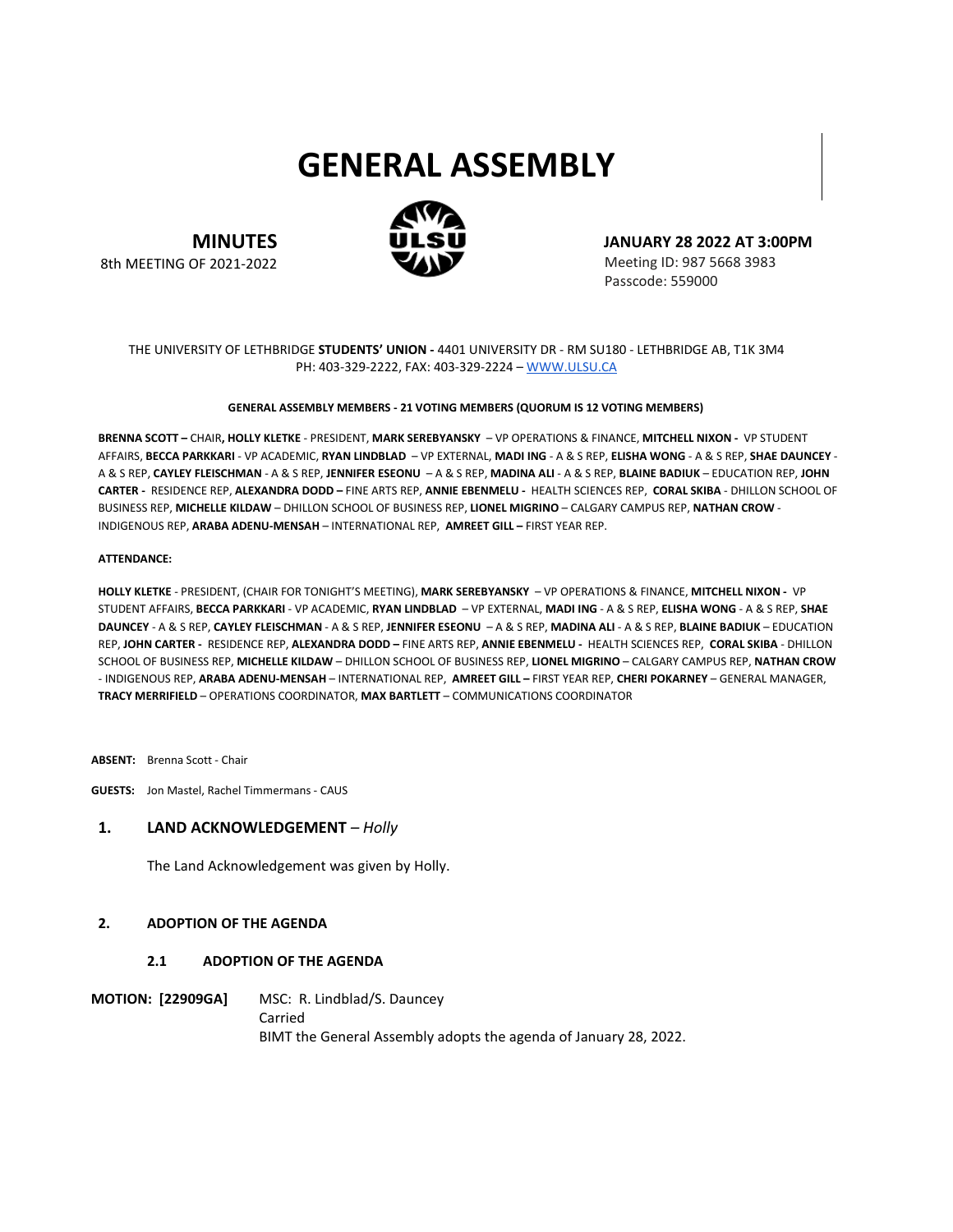# **3 APPROVAL OF MINUTES**

#### **3.1 APPROVAL OF MINUTES** *(Attachment 3.1)*

**MOTION: [22910GA]** MSC: B. Parkkari/M. Nixon Carried BIMT the General Assembly approve the minutes of January 21, 2022.

## **4. CHAIR REMARKS** *– Holly*

Holly is chairing the meeting today in Brenna's absence, and she will not be voting on any motions unless a situation arises where there may be a tie-vote.

# **5. PRESENTATIONS TO COUNCIL**

None at this time.

#### **6. REPORTS**

Please read each report as posted on the ULSU website. Reports are due by the 5<sup>th</sup> business day of each month. Due to this being a special convention of the General Assembly, there will be no verbal reports given at this time.

#### **7. ITEMS FOR INFORMATION**

# **7.1 ULSU COMPLAINT MISREPRESENTATION –** *Mark*

- A lot has happened recently so there is a delay with our FAQ because there are changes coming due to an evolving situation.
- We've been looking to update some of the verbiage due to conflicting information from both Administration and ULFA. The wording as to why the mediation ended will be more neutral so that we're not speculating as we have heard different accounts of the situation. We have been diligently working with both sides of these negotiations.
- We would like to recommend that our verbiage be more neutral and aligned with the official collective bargaining position.

# **7.2 ULSU COMPLAINT CAUS –** *Ryan*

- We received a complaint about the Students' Union affiliation with CAUS.
- I believe that it would be a huge mistake for the ULSU to sever ties with this organization.
- Rachel (From CAUS) We had an institutional opportunity to leave CAUS, but it's my understanding and belief that there was a misunderstanding of what CAUS actually does.We are a very viable organization and we're extremely effective with the advocacy that we pursue.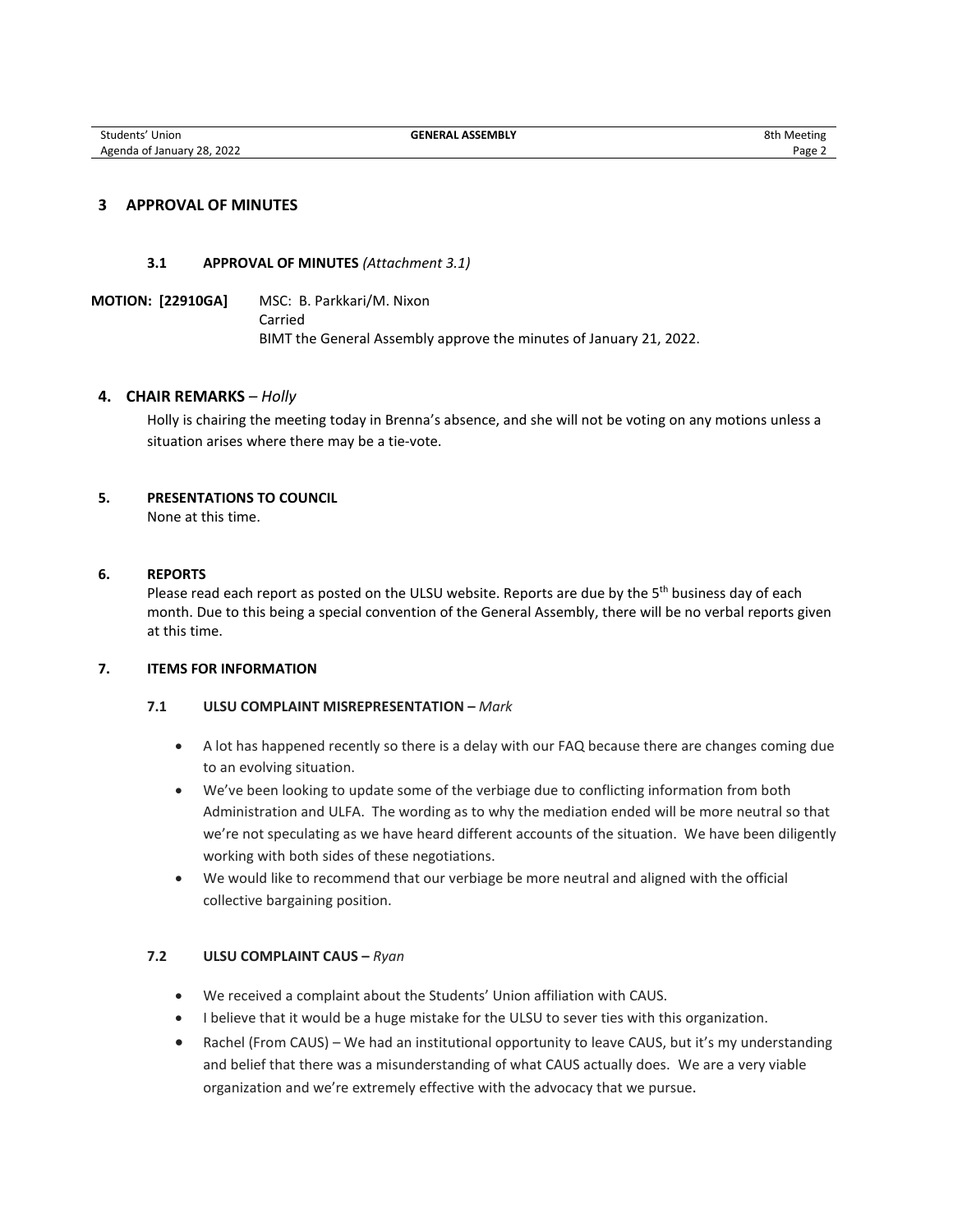| Students'<br>Union                     | . ASSEMBLY<br>GFNFRAI | 8th<br>ı Meeting |
|----------------------------------------|-----------------------|------------------|
| 28.2022<br>" Agenda of January<br>____ |                       | Page _           |

- We are still going through our review process for CAUS and the direction we would like to go for future initiatives and operations.
- Ryan we've looked at ASEC (Albert Students' Executive Council) and CAUS respectively, and I don't think ASEC would be a good fit for us; we're the only research institute while others are polytechnic. It's better to stay aligned with other universities in the province especially with budgetary concerns and sexual violence policies.
- Madi- it's important to listen to students that give feed back to the SU, but the statement says that the SU and CAUS are not following the interests and support of our students. We could examine more communication with newsletters and perhaps mass emails. Some of the accusations in the letters were not very clear, nor were we given any specific examples, which would be helpful to address the situation. I think more than anything we are dealing with student apathy.
- Michelle I was with the college when they rejoined ASEC, and we are in a different category compared to the other schools involved, it wouldn't be relevant.
- Lionel After reading the letter carefully, from my perspective there is a misunderstanding and misinterpretation of what CAUS is and what the university is and what the government is. Those are 3 different entities from one another.

# **7.3 ULSU COMPLAINT GOVERNANCE –** *Becca*

- Regarding the slate elections, the SU will not tamper with our procedures on the elections, we do not want to move into a slate style of elections.
- Regarding conflict of interest it's important that we abstain from conflicts of interests, and the ULSU is very diligent in ensuring that doesn't happen.
- Request  $3^{rd}$  party investigation  $-1$  don't see a need for a 3rd party investigation of our government structures as we are fully transparent. All of our meeting minutes are made public, and anyone is able to attend our council and GA meetings. If the students wanted a 3rd party investigation they could go to the university. Since we are completely transparent, an investigation would not discover anything negative from our organization.
- Madi The statement said we already have a slate for the elections but that is not true. We do have an Executive Accountability Committee contrary to what the statement indicated. All in-camera sessions are held to the highest standards. We would be hesitant to go forward with an investigation because it would be a huge waste of student money.
- Shae What we have had presented to us, is not enough for us to go forward with an investigation. It would be helpful if we had more specific examples.
- Lionel There is not enough evidence to move forward with an investigation, I feel like this is more of a personal attack, and I don't feel we should be spending student's money on personal attacks.
- Elisha We are open to an investigation if a large amount of the student body wants it, but it's not warranted from just this letter.
- Mark These are general accusations and in fact we actually took all the steps that are necessary to mitigate any risk in relation of this organization. Over the years there have been relationships and friendships amongst GA members, and everyone has always been forthright.The individuals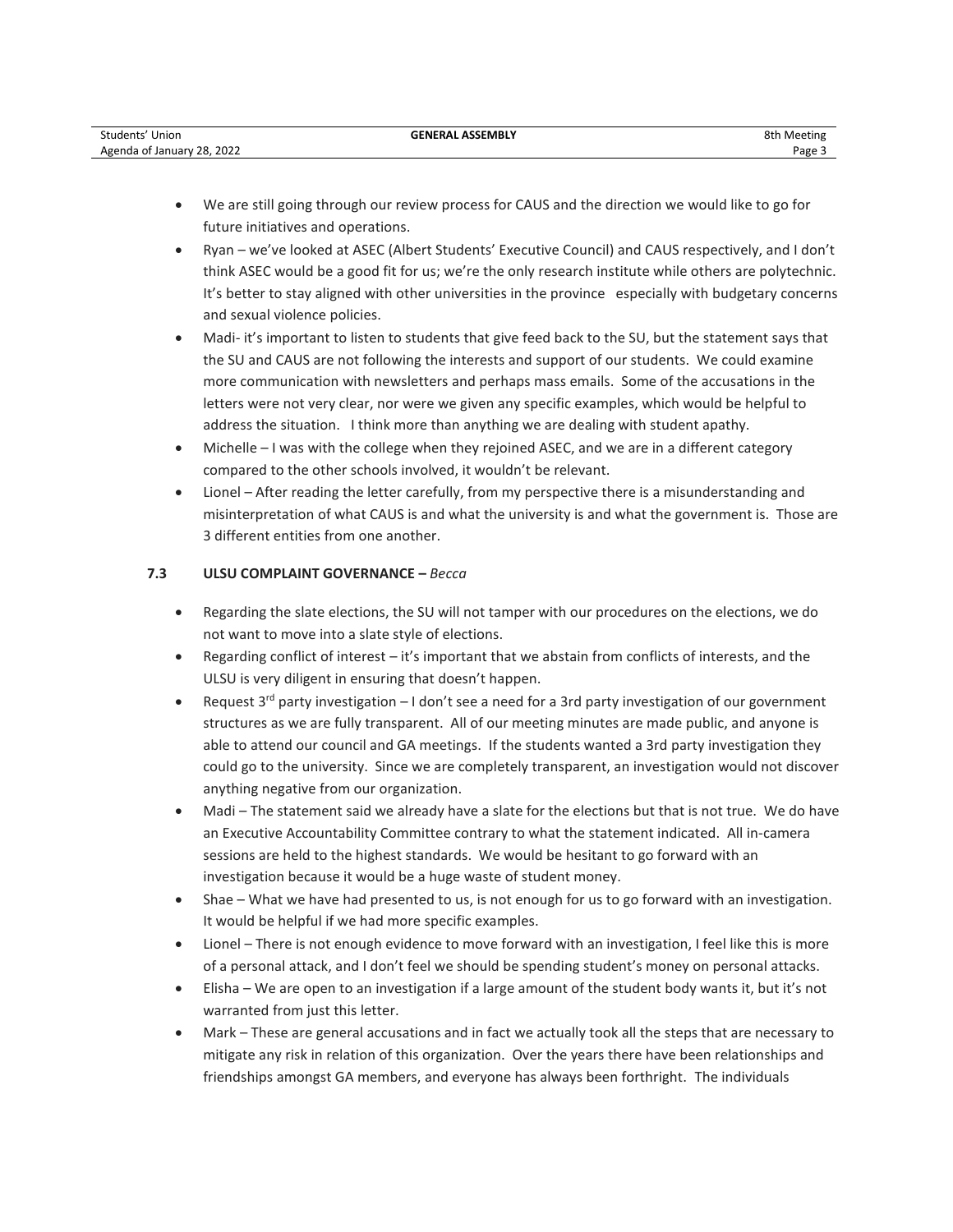| Students' Union            | <b>GENERAL ASSEMBLY</b> | 8th Meeting |
|----------------------------|-------------------------|-------------|
| Agenda of January 28, 2022 |                         | Page 4      |

involved here have always come forward and there have never been any issues with any of the relationships within the organization.

- Araba As of now there aren't enough students who actually want this investigation. A lot of students know that there is financial hardship with the university and students.
- Mitch This is completely anonymous, so these demands for a  $3<sup>rd</sup>$  party investigation don't have any merit as there are no names associated with it.

# **8. ITEMS FOR ACTION: CLUBS, GROUPS, AND INDIVIDUALS**

None at this time.

# **9. ITEMS FOR ACTION: ULSU BUSINESS**

# **9.1 ADJUDICATION OF ANONYMOUS COMPLAINT – "ULSU COMPLAINT MISREPRESENTATION"**

# **MOTION: [22911GA]** MSC: B. Baduik/A.Adenu-Mensah

ABSTAIN: Holly Kletke, Ryan Lindblad, Becca Parkkari, Mark Serebryansky, Mitch Nixon Carried

BIMT the General Assembly find that the Collective Bargaining FAQ is neutral and aligned with the ULSU's position on job action and does not limit students having their own opinion on the matter.

Whereas we recognize the diversity in opinions of the undergraduate students of the University of Lethbridge; and whereas the ULSU is a third-party in Collective Bargaining; BIMT the General Assembly find that the Collective Bargaining FAQ is neutral and aligned with the ULSU's position on job action and does not limit students having their own opinion on the matter.

Whereas we acknowledge and respect all views of the student body; and whereas the ULSU is not present in Collective Bargaining; BIMT the General Assembly finds that the Collective Bargaining FAQ is neutral and aligned with the ULSU's position on job action and does not limit students having their own opinion on the matter.

BIMT the General Assembly accept the anonymous "ULSU Complaint Misrepresentation" as information.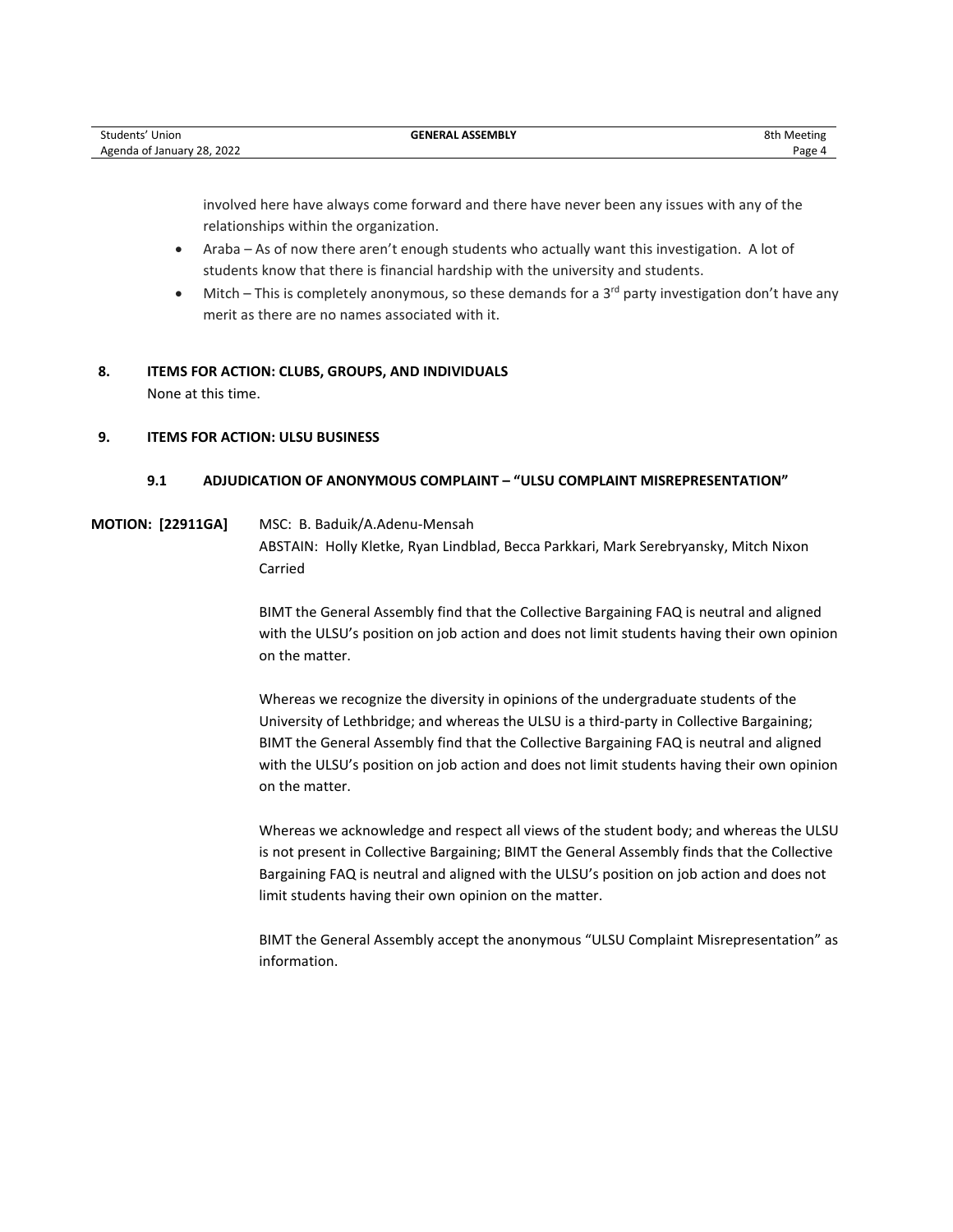## **9.2 ADJUDICATION OF ANONYMOUS COMPLAINT – "ULSU COMPLAINT CAUS"**

**MOTION: [22912GA]** MSC: S. Dauncey/ J. Carter ABSTAIN: Holly Kletke, Ryan Lindblad, Becca Parkkari, Mark Serebryansky, Mitch Nixon Carried

> BIMT the General Assembly accept the anonymous "ULSU Complaint – CAUS" as information.

BIMT the General Assembly rules that no action is warranted at this time in regard to a third-party investigation into ULSU governance structures

BIMT the General Assembly rules that no action is warranted in regard to potential disaffiliation with CAUS.

#### **9.3 ADJUDICATION OF ANONYMOUS COMPLAINT – "ULSU COMPLAINT GOVERNANCE"**

**MOTION: [22913GA]** MSC: B. Badiuk/B. Parkkari ABSTAIN: Holly Kletke, Ryan Lindblad, Becca Parkkari, Mark Serebryansky, Mitch Nixon Carried

> BIMT the General Assembly accept the anonymous "ULSU Complaint Governance" as information.

Whereas there is a lack of evidence or due indication of the necessity for a third-party investigation; BIMT the General Assembly rules that no action is warranted at this time to investigate organizational governance structures.

#### **10. OTHER BUSINESS**

- Mark Collective Bargaining We are in the process of updating our FAQ and should have it updated by Monday. We filmed a video today that we are calling "Us to You" that has questions from students that all five of us answered. Also, on Monday we will send a reminder to both the University President's Office and the Faculty Association citing the Board speech that was delivered in the December Board meeting as well as the statement we all signed to review the document before any final decisions are made.
- Blaine What is the common messaging from our meeting tonight and how will this be communicated to the student body.